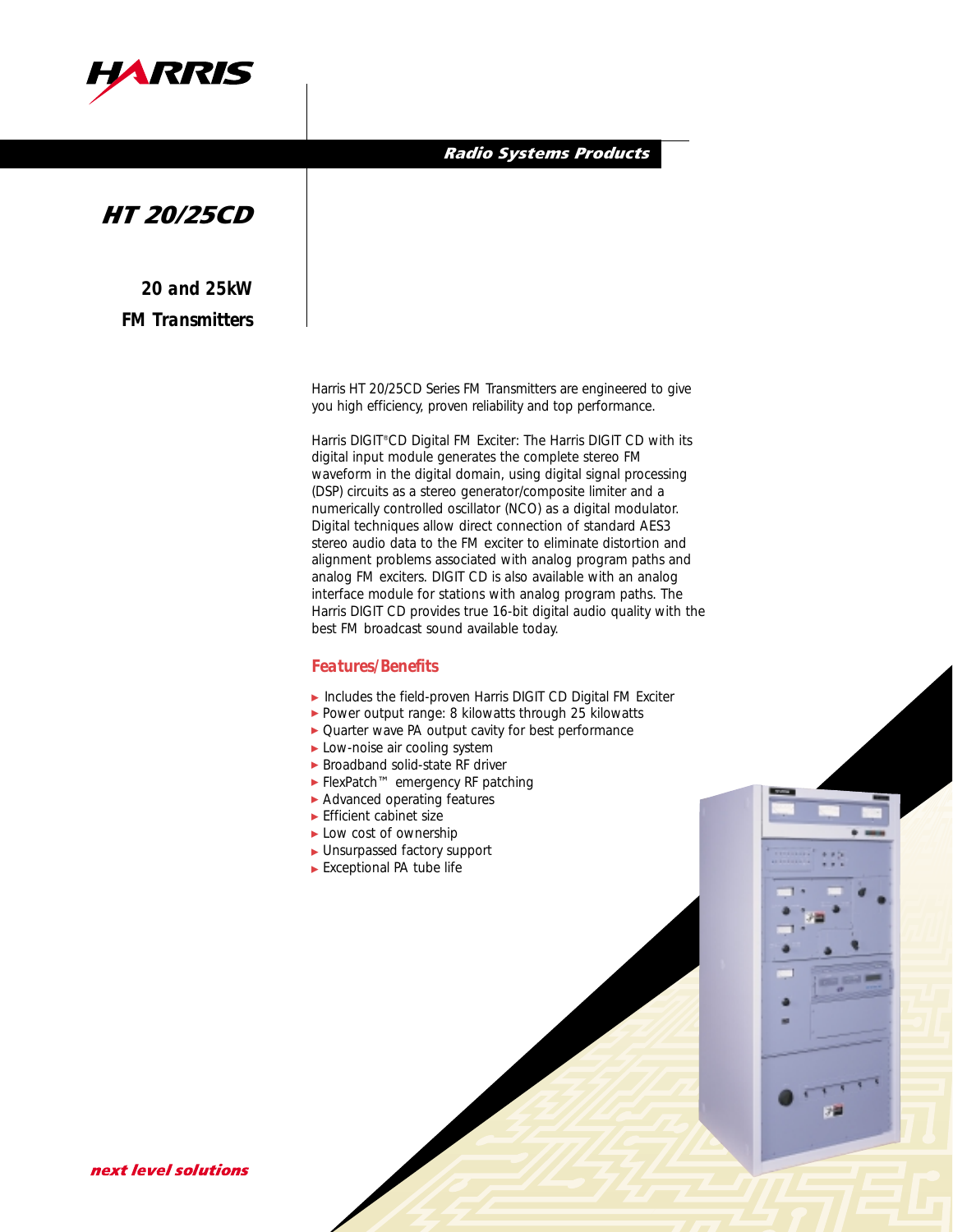

## HT 20/25CD Specifications

# *Power Amplifier*

Harris HT 20/25CD uses a single 8990 (4CX20,000A) tetrode operating in a highly efficient quarter wave cavity. Harris' quarter wave cavity has twice the bandwidth of a folded half wave design for superior signal performance. It is fine-tuned without sliding, high-current RF contacts.

# *Low-Noise Air Cooling System*

A highly efficient, low velocity direct drive air system provides ample cooling for the PA tube and RF drivers while maintaining extremely low ambient noise levels.

## *Broadband Solid-State RF Driver*

A 150 watt modular RF preamp and 700 watt modular IPA are used to develop about 400 watts of drive for the PA tube. Both modules feature an advanced, ultra-reliable design that offers superior performance year after year with virtually no maintenance.

## *FlexPatch™ Emergency RF Patching*

FlexPatch, an internal RF patch panel, makes it easy to bypass the preamp, IPA, or even the PA to stay on the air in the event of an emergency. It's almost like getting a standby transmitter free!

## *Other Advanced Operating Features*

HT 20/25CD Series Transmitters include automatic RF power control, proportional VSWR foldback, autorestart in the event of AC failure, loss of phase protection, soft start, adjustable/metered filament voltage control and a solid-state controller. Ten analog meters and 31 LEDs monitor all important circuits. A fully buffered remote control command and status interface are standard.

# *Efficient Cabinet Size*

Featuring an efficient cabinet size, the HT 20/25CD Transmitter requires less floor space and is easier to install.

# *Low Cost of Ownership*

The HT 20/25CD Transmitter typically costs less to operate year after year than competitive transmitters. Extremely conservative PA tube operation can provide tube life well in excess of the tube manufacturer's warranty - typically three to five years.

## *Factory Support*

Like all Harris transmitters, the HT 20/25CD is fully backed with comprehensive service information, 24-hour technical assistance, and emergency parts support.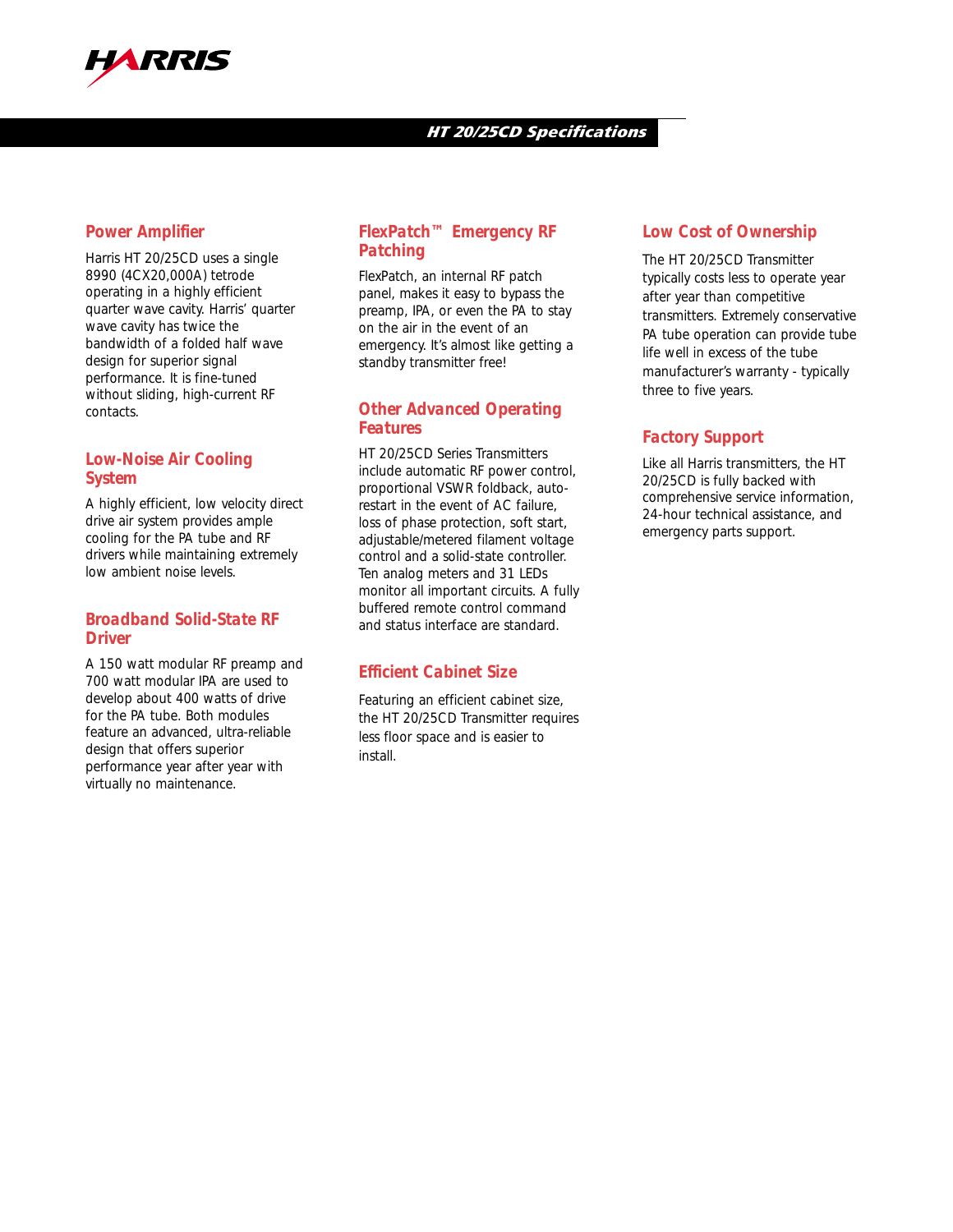

# *General*

**Power Output:** HT 20CD: 8 to 21kW HT 25CD: 8 to 26kW

**Excitation:** Harris DIGIT® CD Digital FM Exciter (included).

- **Modulation Type:** Direct Digital Synthesis using a 32-bit NCO (numerically controlled oscillator).
- **Frequency Range:** 87.5 to 108MHz, digitally programmable in 50Hz increments. Tuned to single frequency.
- **Frequency Stability:** ±150Hz, 0˚C to 50˚C ambient temperature range (using internal frequency reference).
- **External Frequency Control:** Capable of locking to an external 10MHz reference for use in FM synchronous applications when fitted with optional DIGIT CD Sync Board (992-9850-001). Sync input requirement: 2.82Vp-p or TTL level. Sync input connector: BNC female.

**Load Impedance:** 50 ohms, coaxial.

- **Output Connector:** 3-1/8" EIA flange (female).
- **Maximum Load VSWR:** 1.7:1 for 100% power, automatically reduces power to maximum safe level into high VSWR (proportional VSWR foldback).
- **RF Harmonics/Spurious Emissions:** Meet or exceed FCC/IC/CCIR requirements.
- **Asynchronous AM S/N Ratio:** 55dB minimum below equivalent 100% amplitude modulation by 400Hz using 75µs de-emphasis (no FM modulation present).
- **Synchronous AM S/N Ratio:** 52dB minimum below equivalent 100% amplitude modulation with 75µs de-emphasis and 400Hz highpass filter (FM deviation  $\pm$ 75kHz by a 1kHz sinewave).
- **AC Input Power:** 197 to 250VAC, 50 or 60Hz, 3 phase, 3 wire closed delta or WYE; or 360 to 415VAC, 50 or 60Hz, 3 phase, 4 wire WYE.
- **Power Consumption:** HT 20CD: 30.8kW (0.95PF) HT 25CD: 37.5kW (0.95PF)
- **Ambient Temperature Range:** -20 to 50 degrees C at sea level, upper limit derated 2 degrees C per 1,000 feet (304.9m) altitude.
- **Maximum Altitude:** 10,000 feet (3,049m).
- **Humidity:** To 95%, non-condensing.
- **Cabinet Size:** Main Cabinet: 33.3" (84.6cm) wide, 30.2" (76.7cm) deep, 72" (182.9cm) high; Power Supply: 48" (122 cm) wide, 24.1" (61cm) deep, 60" (152cm) high.
- **Weight:** HT 20CD: 2,550 lbs. (1,159kg) HT 25CD: 2,700 lbs. (1,227kg)

# *Stereo Performance with Digital Input Module*

- **Input Data Format:** AES3-1992 (reference standards: AES5-1984, ANSI S4.28-1984, AES3-1985, ANSI S4.40-1992, and AES3- 1992).
- **Sample Rate:** Any in range 32kHz to 56kHz (32, 44.1 or 48kHz typically output from AES3 devices).

**Digital Stereo Generator:** Complete digital composite stereo waveform generated in the digital domain from incoming AES3 stereo audio data, using a digital signal processor (DSP).

**Digital Baseband Composite Limiting:** Exclusive DSP "lookahead" techniques for control of peaks before overmodulation can occur. Active with on-board DSP stereo generator in stereo or monaural mode; pilot carrier and SCA signals unaffected. Limiter on/off and limit setting adjustable from 0-18dB either locally or by standard remote control systems.

**Pre-emphasis:** 0, 25, 50 or 75µs, locally selectable.

- **Stereo Separation (sinewave):** 60dB or greater, 10Hz to 15kHz. **Dynamic Stereo Separation (complex waveform):** 55dB or
- greater, 10Hz to 15kHz. **Amplitude Response (L or R):** 10Hz to 15kHz ±0.2dB referenced to selected pre-emphasis curve.
- **FM Signal To Noise Ratio (L or R):** 83dB below 100% modulation at 400Hz; measured in a DC to 22kHz bandwidth with 75µs de-emphasis and DIN "A" weighting. Does not exhibit the subsonic noise associated with analog exciters.
- **Stereo Total Harmonic Distortion:** 0.009% or less at 5kHz, 0.015% or less for any modulating frequency from 10Hz to 15kHz; measured in DC to 22kHz bandwidth with 75µs deemphasis.
- **Intermodulation Distortion (L or R):** CCIF: 0.025% (14/15kHz 1:1), SMPTE: 0.025% (60 and 7000Hz 1:1).
- **Transient Intermodulation Distortion (DIM) (L or R):** 0.005% (2.96kHz square wave/14kHz sinewave modulation).
- **Linear Crosstalk:** L+R to L-R and L-R to L+R due to amplitude and phase matching of L&R channels (DC-15kHz): 76dB below 100% modulation reference.
- **Non-Linear Crosstalk:** L+R to L-R and L-R to L+R due to distortion products: 80dB below 100% modulation reference at 400Hz.
- **RBDS/RDS Synchronizing Signal:** 19kHz quasi-sinewave, nominal 5.6Vp-p, AC coupled, 100 ohm output impedance (unbalanced); for use by customer-supplied, external generator. BNC female connector.
- **Stereo/Monaural Mode Control:** Selectable locally or by standard remote control systems. Zero amplitude pilot in monaural mode.